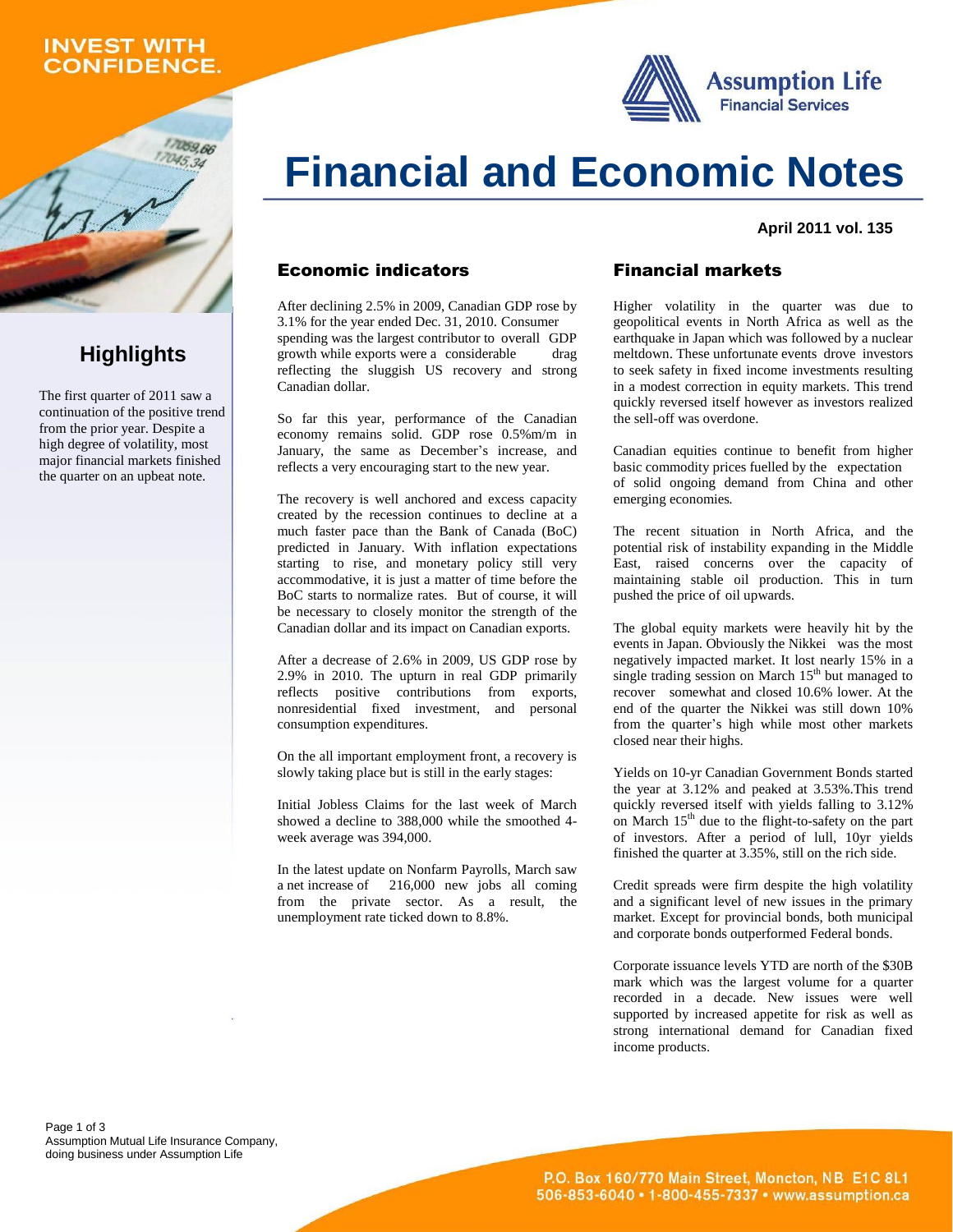## **INVEST WITH** *ONFIDENCE.*

17059,66 17045,34



# **Financial and Economic Notes**

## **Assumption Life Investment Funds Applicable for Registered Pension Plan clients only**

## **Gross returns as of March 31, 2011**

| <b>FUNDS</b>                               | 1 MTH<br>$\frac{0}{0}$ | <b>YTD</b><br>$\frac{0}{0}$ | 1 year<br>$\frac{6}{9}$ | 2 years<br>$\frac{0}{0}$ | 3 years<br>$\frac{0}{0}$ | 4 years<br>$\frac{0}{0}$ | 5 years<br>$\frac{6}{9}$ |
|--------------------------------------------|------------------------|-----------------------------|-------------------------|--------------------------|--------------------------|--------------------------|--------------------------|
| <b>ASSUMPTION / LOUISBOURG FUNDS</b>       |                        |                             |                         |                          |                          |                          |                          |
| <b>Balanced Fund - RPP</b>                 | $-0.2$                 | 2.5                         | 10.1                    | 13.6                     | 3.4                      | 2.1                      | 3.3                      |
| Multi-Index                                | $-0.3$                 | 2.5                         | 11.1                    | 16.2                     | 3.6                      | 2.7                      | 4.0                      |
| <b>Canadian Dividend Fund</b>              | 0.8                    | 6.6                         | 24.5                    | 32.2                     | 5.4                      | 5.3                      | 5.5                      |
| S&P / TSX Index                            | 0.1                    | 5.6                         | 20.4                    | 30.8                     | 5.0                      | 4.7                      | 6.0                      |
| <b>U.S. Equity Fund (\$CAN)</b>            | $-1.0$                 | 5.1                         | 8.5                     | 12.6                     | 1.4                      | $-1.3$                   | 0.7                      |
| S&P 500 Index (\$ CAN)                     | $-0.2$                 | 3.5                         | 10.7                    | 15.6                     | 0.5                      | $-3.8$                   | $-1.1$                   |
| <b>Money Market Fund</b>                   | 0.1                    | 0.3                         | $\mathbf{0.8}$          | 0.8                      | 1.6                      | n/a                      | n/a                      |
| SCM 91 Day T-Bills                         | 0.1                    | 0.3                         | 0.8                     | 0.6                      | 1.2                      | n/a                      | n/a                      |
| <b>Canadian Equity Fund</b>                | $-0.5$                 | 5.1                         | 18.6                    | 27.8                     | 1.3                      | 1.5                      | 2.5                      |
| S&P / TSX Index                            | 0.1                    | 5.6                         | 20.4                    | 30.8                     | 5.0                      | 4.7                      | 6.0                      |
| <b>Fixed Income Fund</b>                   | 0.0                    | 0.0                         | 5.3                     | 7.0                      | 5.7                      | 5.3                      | 5.3                      |
| <b>SCM Universe Bond Index</b>             | $-0.1$                 | $-0.3$                      | 5.1                     | 5.1                      | 5.1                      | 5.2                      | 5.3                      |
| <b>Growth Portfolio</b>                    | 0.3                    | 3.8                         | n/a                     | n/a                      | n/a                      | n/a                      | n/a                      |
| Multi-Index                                | $-0.5$                 | 3.8                         | n/a                     | n/a                      | n/a                      | n/a                      | n/a                      |
| <b>Balanced Growth Portfolio</b>           | 0.2                    | 3.0                         | n/a                     | n/a                      | n/a                      | n/a                      | n/a                      |
| Multi-Index                                | $-0.4$                 | 2.9                         | n/a                     | n/a                      | n/a                      | n/a                      | n/a                      |
| <b>Balanced Portfolio</b>                  | 0.2                    | 2.1                         | n/a                     | n/a                      | n/a                      | n/a                      | n/a                      |
| Multi-Index                                | $-0.3$                 | 1.9                         | n/a                     | n/a                      | n/a                      | n/a                      | n/a                      |
| <b>Conservative Portfolio</b>              | 0.3                    | 1.1                         | n/a                     | n/a                      | n/a                      | n/a                      | n/a                      |
| Multi-Index                                | $-0.2$                 | 0.9                         | n/a                     | n/a                      | n/a                      | n/a                      | n/a                      |
| <b>MONTRUSCO BOLTON FUNDS</b>              |                        |                             |                         |                          |                          |                          |                          |
| <b>Small Cap. Canadian Equity Fund</b>     | $-1.6$                 | 2.6                         | 34.2                    | 55.8                     | 13.7                     | 11.8                     | 10.3                     |
| <b>BMO NB Small Cap Weighted Index</b>     | $-0.5$                 | 2.9                         | 34.8                    | 59.3                     | 10.3                     | 4.2                      | 5.7                      |
| <b>TSX Momentum</b>                        | 2.4                    | 8.4                         | 32.9                    | 31.3                     | 7.0                      | 8.8                      | 10.2                     |
| S&P / TSX Index                            | 0.1                    | 5.6                         | 20.4                    | 30.8                     | 5.0                      | 4.7                      | 6.0                      |
| <b>FIDELITY FUNDS</b>                      |                        |                             |                         |                          |                          |                          |                          |
| <b>Canadian Opportunities Fund</b>         | 0.4                    | 6.0                         | 28.9                    | 48.3                     | 15.7                     | 12.4                     | 11.3                     |
| S&P / TSX Small and Mid Cap Combined Index | 1.2                    | 4.9                         | 29.9                    | 45.1                     | 8.7                      | 5.8                      | 6.4                      |
| <b>True North Fund</b>                     | 0.2                    | 5.5                         | 18.4                    | 27.2                     | 4.2                      | 4.8                      | 6.9                      |
| S&P / TSX Index                            | 0.1                    | 5.6                         | 20.4                    | 30.8                     | 5.0                      | 4.7                      | 6.0                      |
| <b>Overseas Fund</b>                       | $-0.3$                 | 0.8                         | 10.3                    | 18.7                     | $-3.2$                   | $-7.6$                   | $-2.2$                   |
| <b>MSCI EAFE Index</b>                     | $-2.5$                 | 1.0                         | 5.7                     | 14.7                     | 4.8                      | $-7.0$                   | $-2.3$                   |
| <b>Global Health Care Fund</b>             | 0.7                    | 1.2                         | 1.9                     | 8.7                      | 3.3                      | $-0.6$                   | 1.3                      |
| Goldman Sachs HealthCare Index             | 0.8                    | 2.6                         | 1.8                     | 5.7                      | 2.3                      | $-2.6$                   | $-0.7$                   |
| <b>Global Technology Fund</b>              | $-3.9$                 | $-2.0$                      | 8.0                     | 19.4                     | 6.0                      | 1.2                      | 1.9                      |
| Goldman Sachs Technology Index             | $-2.6$                 | $-0.3$                      | 5.6                     | 16.7                     | 3.2                      | $-0.7$                   | 0.2                      |
| <b>Europe Fund</b>                         | $-1.9$                 | 0.7                         | 12.5                    | 18.2                     | $-5.7$                   | $-2.5$                   | 3.4                      |
| <b>MSCI</b> Europe Index                   | $-1.0$                 | 4.2                         | 8.0                     | 16.6                     | $-5.8$                   | $-7.1$                   | $-1.6$                   |
| <b>American Disciplined Equity Fund</b>    | 0.0                    | 2.1                         | 10.9                    | 15.8                     | $-0.2$                   | n/a                      | n/a                      |
| S&P 500 Index (\$CAN)                      | $-0.2$                 | 3.5                         | 10.7                    | 15.6                     | 0.5                      | n/a                      | n/a                      |
| <b>NorthStar Fund</b>                      | $-0.7$                 | 1.5                         | 12.2                    | 24.3                     | 3.0                      | n/a                      | n/a                      |
| <b>MSCI</b> World Index                    | $-1.2$                 | 2.4                         | 8.6                     | 15.5                     | $-2.1$                   | n/a                      | n/a                      |
| <b>Monthly Income Fund</b>                 | 1.1                    | 4.8                         | 14.4                    | 25.3                     | 9.6                      | n/a                      | n/a                      |
| Multi-Index                                | $-0.3$                 | 2.5                         | 11.1                    | 16.2                     | 3.6                      | n/a                      | n/a                      |
| <b>Canadian Asset Allocation Fund</b>      | $-0.9$                 | 2.5                         | 11.9                    | 21.0                     | 7.1                      | n/a                      | n/a                      |
| Multi-Index                                | $-0.3$                 | 2.5                         | 11.1                    | 16.2                     | 3.6                      | n/a                      | n/a                      |
|                                            |                        |                             |                         |                          |                          |                          |                          |